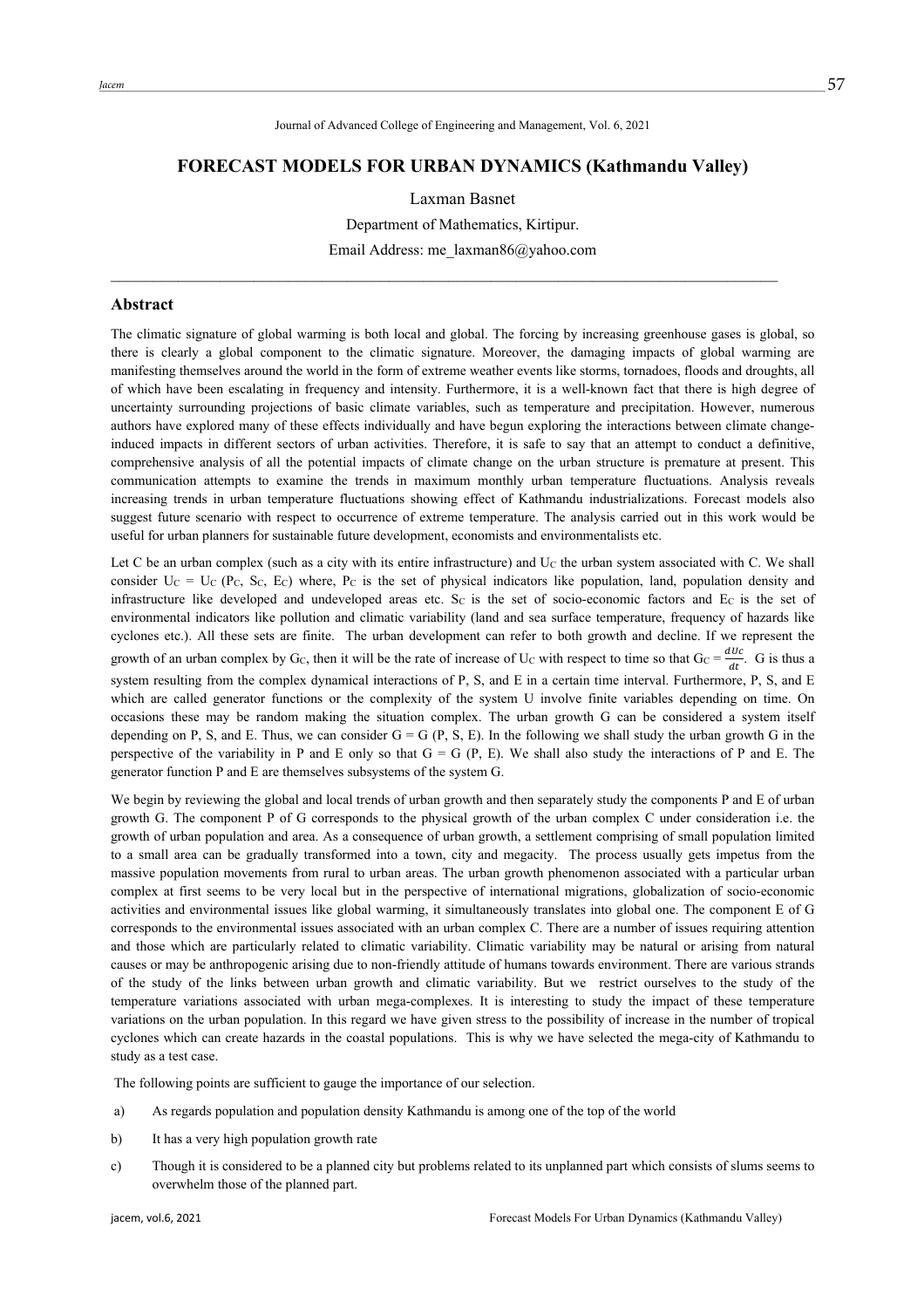- d) It is considered a city having a moderate climate as compared to the other parts of the country. But now spells of intense heat can be easily observed in the records of past few decades.
- e) It is the economic hub of Nepal as it is Kingdom of Nepal.

The situation arising from the very high population growth rate and the increasing number of Kathmandu is clearly hazardous and it will be no exaggeration if we consider high level of population concentration pollution itself. We are of the opinion that the enhanced level of anthropogenic activities is increasing the environmental burden. So we shall stress upon (d) as well and will see that how the extreme temperatures are behaving and whether these extremes are under the influence of human activities or not.

In the perspective of Kathmandu the urban growth G will be a system  $G = G(P, S, E)$  with P, S and E as its subsystems where  $P = P$  (p (t), A (t)) and  $E = E(T_1(t), T_{ss}(t))$ , p, A, T<sub>l</sub>, T<sub>ss</sub> and t represent the population, area, land temperature, sea surface temperature and time respectively. The subsystem P can further be considered asP = P<sub>s</sub>(p (t), A (t)) + P<sub>us</sub> (p (t), A (t)) where P<sub>s</sub> and Pus are the settled and unsettled parts respectively of an urban complex. P and E and in turn G can be considered as physical processes. The subsystem S because of its prime importance has worth for a separate study and will be considered somewhere else.

 $\mathcal{L}_\text{max} = \frac{1}{2} \sum_{i=1}^n \mathcal{L}_\text{max} = \frac{1}{2} \sum_{i=1}^n \mathcal{L}_\text{max} = \frac{1}{2} \sum_{i=1}^n \mathcal{L}_\text{max} = \frac{1}{2} \sum_{i=1}^n \mathcal{L}_\text{max} = \frac{1}{2} \sum_{i=1}^n \mathcal{L}_\text{max} = \frac{1}{2} \sum_{i=1}^n \mathcal{L}_\text{max} = \frac{1}{2} \sum_{i=1}^n \mathcal{L}_\text{max} = \frac{1}{2} \sum_{i=$ 

**Key words:** *urban complex; density models; pivot; global techniques; log-linear transformation*

### **1. Introduction**

This paper analyses the distribution of some towns of Kathmandu valley. This local analysis refers to the mutual relationship of Kathmandu in a district. In contrast, in case of town wise distribution of Kathmandu the present study performs global analysis which refers to the relationship of a selected valley of a particular town. The global analysis can be performed in two ways.The Direct-Global (DG) method that utilizes the densest valley among all the towns as pivot (the DG pivot) and the Reverse-Global (RG) method that utilizes the least populated valley among all the towns as pivot (the RG pivot). This study also develops the Distance Gradient Density Model (FDGDM) for the analysis of thepopulation density distribution of Kathmandu. This is an enhancement of the flattened gradient density model(FGDM) . The appropriateness of FDGDM is tested with the help of Log-Linear Transformation Model (LLTM) and Log- Exponential Transformation Model (LETM). It is shownthat LETM is more appropriate than LLTM.

We have first developed DG and RG techniques and then the DG and RG analysis is performed. To forecast a better population density distribution of the Kathmandu in the towns FDGDM is developed . The construction of FDGDM involves the distances between densest or least populated of the towns and the respective pivots. The appropriateness of the model is checked with the helpof Log-Linear Transformation Model (LLTM) and Log- Exponential Transformation Model (LETM). Reverse- Global technique appears to be more appropriate than the Direct-Global technique.

# **2. Materials and Methods**

The material consists of the population and area data of Kathmandu . The Microsoft excels and ARCVIEW are used to arrange these data and maps. On the basis of these calculations population densities of Kathmandu under consideration is determined. The data such generated analyzed with the help of gradient density models developed with the help of DGT and RGT. A discussion of DGT and RGT and gradient density models is as follows.

# **2.1 Direct-Global and Reverse-Global Techniques(DGT & RGT)**

As said earlier, DG and RG approaches describe the distribution pattern of Ktm with respect to the DG pivot(densest valley) and the RG pivot (least populated valley).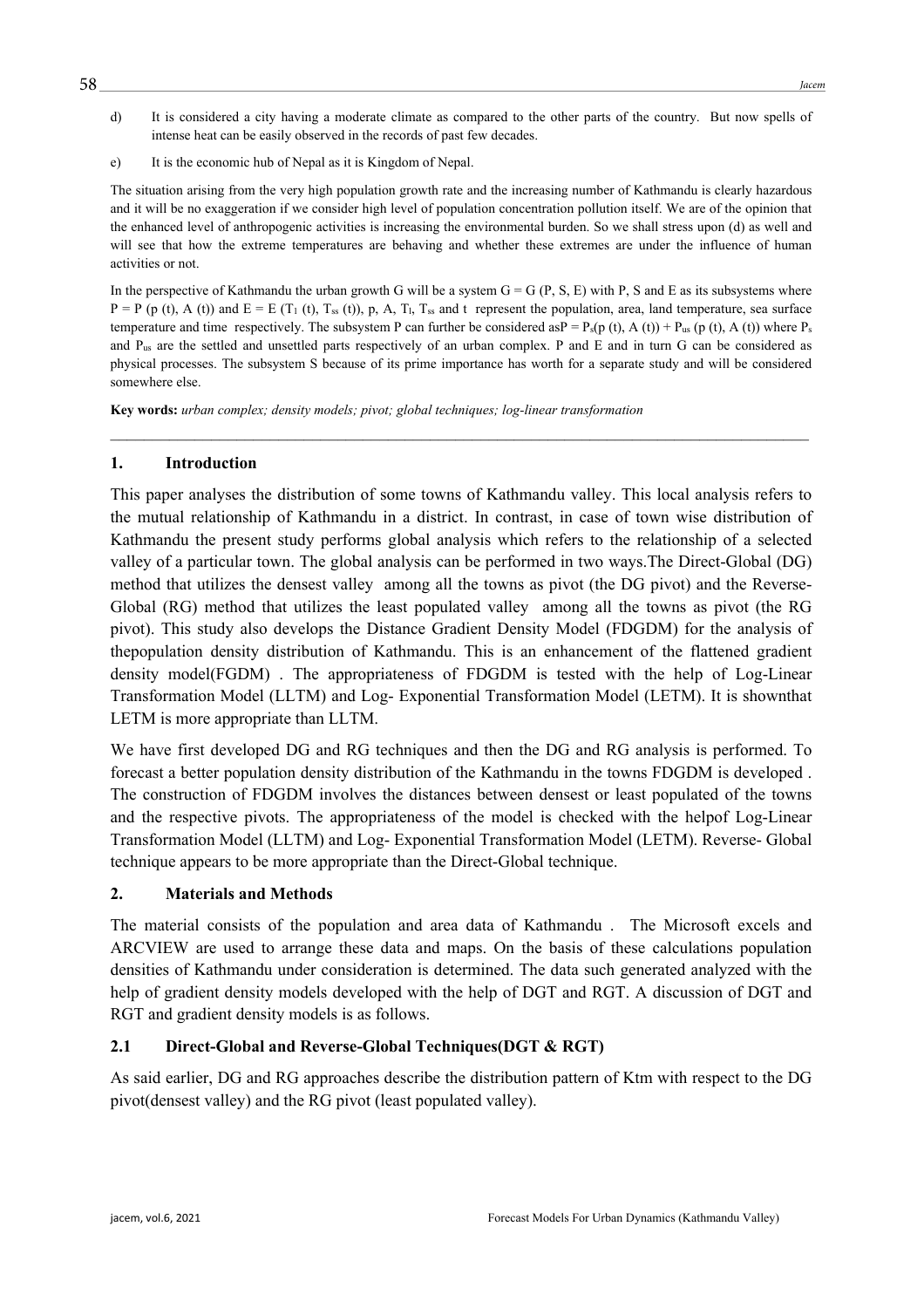### Jacem  $59$

#### **2.1.1 Direct-Global technique (DGT)**

Let *T*1 *D*  $\ldots$  *T*4 *D* be the densest valley of 4 towns (Kathmandu, Lalitpur, Bhaktapur and Kirtipur) 1 *T*  $\ldots$  4 *T* respectively (*T*1 *D* >*T*2 *D* > $\ldots$  >*T*4 *D*). The densest valley among *T*1 *D*  $\ldots$  *T*4 *D* is the DG pivot represented by *DGP D* ( *T*1 *D* in our case). DGT is based on calculations with respect to DG pivot. The distances ( *DGP D* , *Ti D* ), ( *Tj D* , *Tk D* ),

*i*, *j*,  $k = 1...4$  and population densities *di* =p*i*/a*i*(p*i* and a*i*are the population and area of *Ti D* respectively) are determined. (( *DGP D* , *Ti D* ), *di*) describe the town wise DG pattern of the distribution of Ktm.

# **2.1.2. Reverse-Global Technique (RGT)**

In contrast to DGT, the RGT utilizes the least populated Kathmandu . Among all the dense. Let *T*1 *LP* ... *T4LP* be the Least Populated towns 1 *T* ... *4T* respectively (*T1 LP* > *T2 LP* >... > *T4LP* ). The Least among*T*1 *LP* ... *T4LP* is the RG pivot represented by *RGP LP* (*T*1 *LP* in our case). RGT is based on calculations with respect to RG pivot. The distances (*RGP LP*, *Ti LP*), (*Tj LP*, *Tk LP*) *i*, *j*,  $k = 1...4$ and population densities *di*= p*i*/a*i*(p*i* and a*i*are the population and area of *Ti LP* respectively) are determined.

### **2.2. Gradient Density Models**

Gradient Density Models basically forecast the population density distribution with respect to distances betweentheir locations. Such models for the case of district wise distribution pattern of KTM isdeveloped . These models are in fact, Negative Exponential Models (NEM) represented by

 $D(x) = D0$  e-bx to study the distribution of density these models utilize a gradient coefficient *b* with respect to a fixed location. FGDM developed in 2007 modifies these models by using various values of  $\beta$  to determine the population density.

# **2.2.1. Flatten Gradient density model (FGDM)**

The mono-pivotal and multi pivotal Flatten Gradient Density Model (FGDM) is developed. A

mono-pivotal model is applied. We first determine the densest valley of the district under consideration. Then the distances of all the remaining from the densest valleyare calculated. Then considering the densest KA of the district as pivot the population density of a valley isforecasted with the help of the calculated distances and the gradient coefficients  $\beta$ . The multi-pivotal model appeared to be better than the mono-pivotal model. $D(r) = D0 e$ - $\beta r$ 

Where  $D(r)$  = Population density of valley at a distance *r* 

- *r* = Distance square kilometers
- *D*0 = Density at a point

 $e =$ Base of the natural logarithm (approx 2.71828)

 $\beta$  = Distance gradient coefficient parameter

# **2.2.2. Global Flatten Gradient Density Models(GFGDM)**

In case of the town wise distribution of the city of Kathmandu , Global Flatten Gradient Density Model (GFGDM) is developed for forecasting the population density distribution of the valley using global techniques. GFGDM involvesthe distances between densest or least populated valley of the towns providing better forecasts of the population densities of the valley . The forecasts based on direct global analysis and reverse global analysis utilize the distances calculated with the help of Direct Global Technique and Reverse Global Technique respectively.